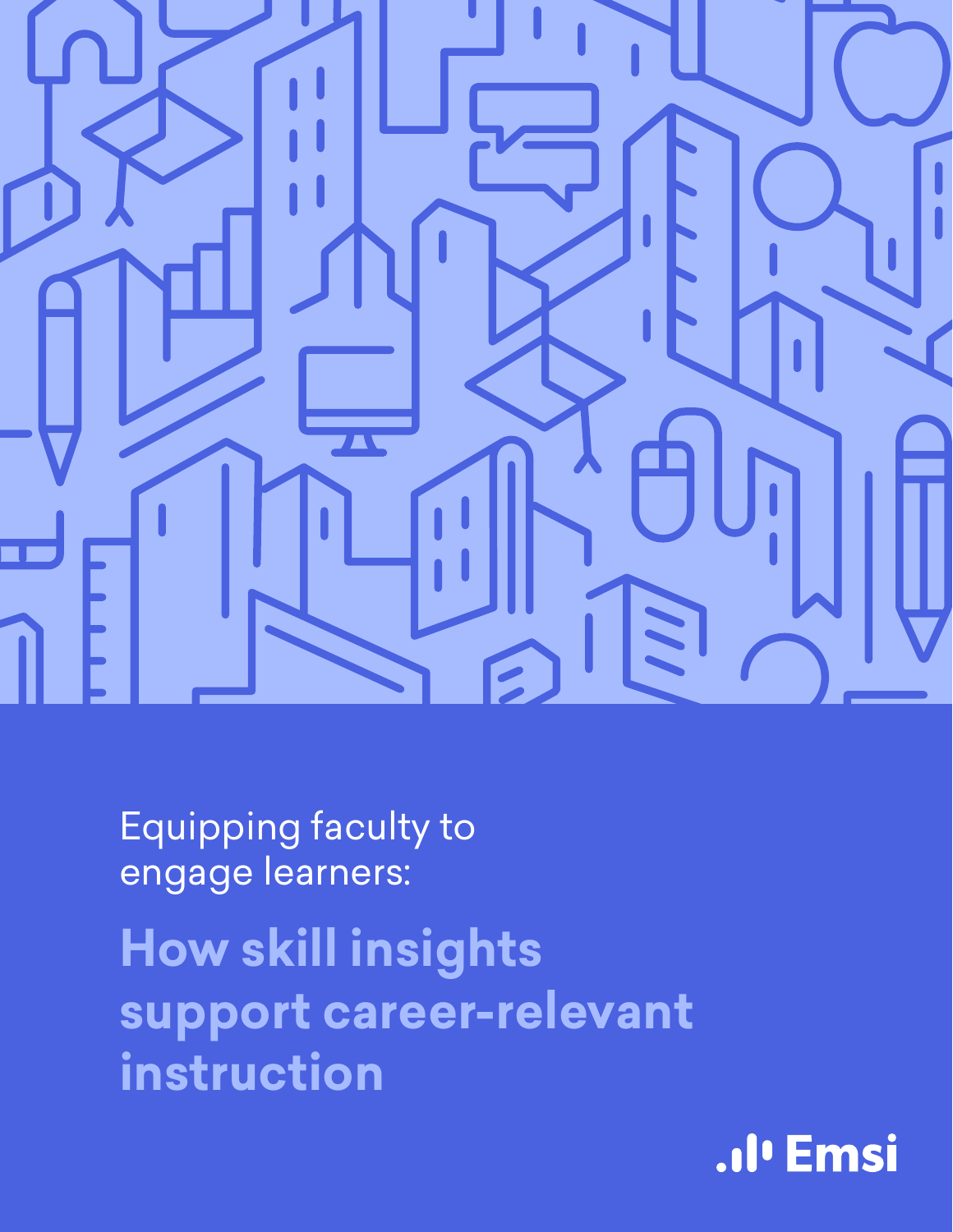### **engage learners: Equipping faculty to**

How skill insights support career-relevant instruction Written by **Remie Verougstraete** Designed by **Laurel Gieszelmann**

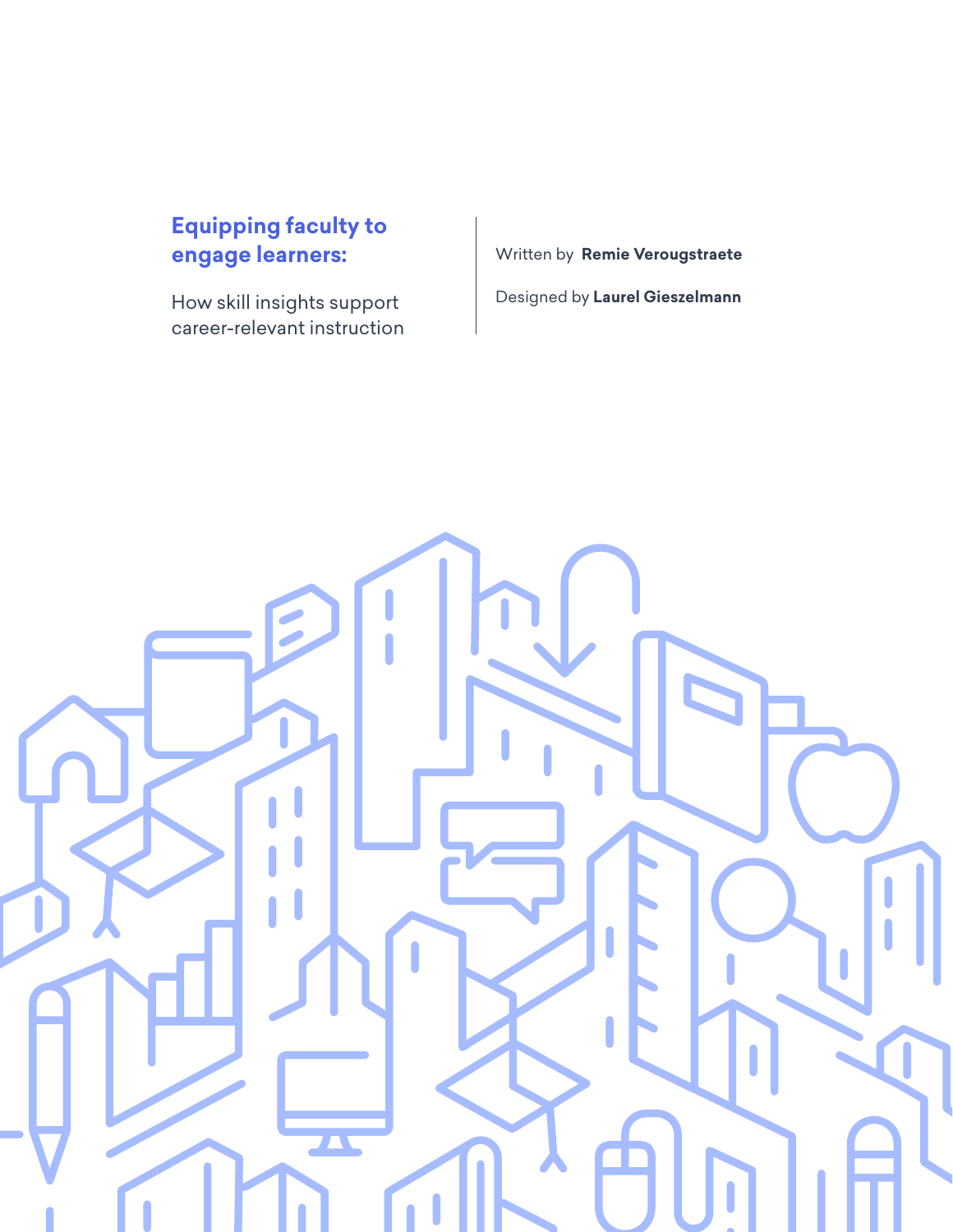### Table of Contents

| Introduction                                                                    | 2  |
|---------------------------------------------------------------------------------|----|
| <b>Part One: The Call for Career-Relevant Instruction</b>                       |    |
| The role of faculty                                                             | 4  |
| Of skills and scholars: why faculty should embrace<br>career-relevant education | 5  |
| Addressing philosophical objections to the focus on<br>career-relevance         | 6  |
| Addressing practical concerns                                                   | 7  |
| Highlighting the benefits                                                       | 7  |
| Shaping the future                                                              | 8  |
| <b>Part Two: Strategic Skill Insights to Equip Faculty</b>                      |    |
| 1) The work-relevant skills in their course<br>descriptions and syllabi         | 9  |
| 2) How the skills they teach relate to market demand                            | 11 |
| 3) Growth trends for relevant skills                                            | 13 |
| Putting insight into action                                                     | 15 |
| Conclusion                                                                      | 16 |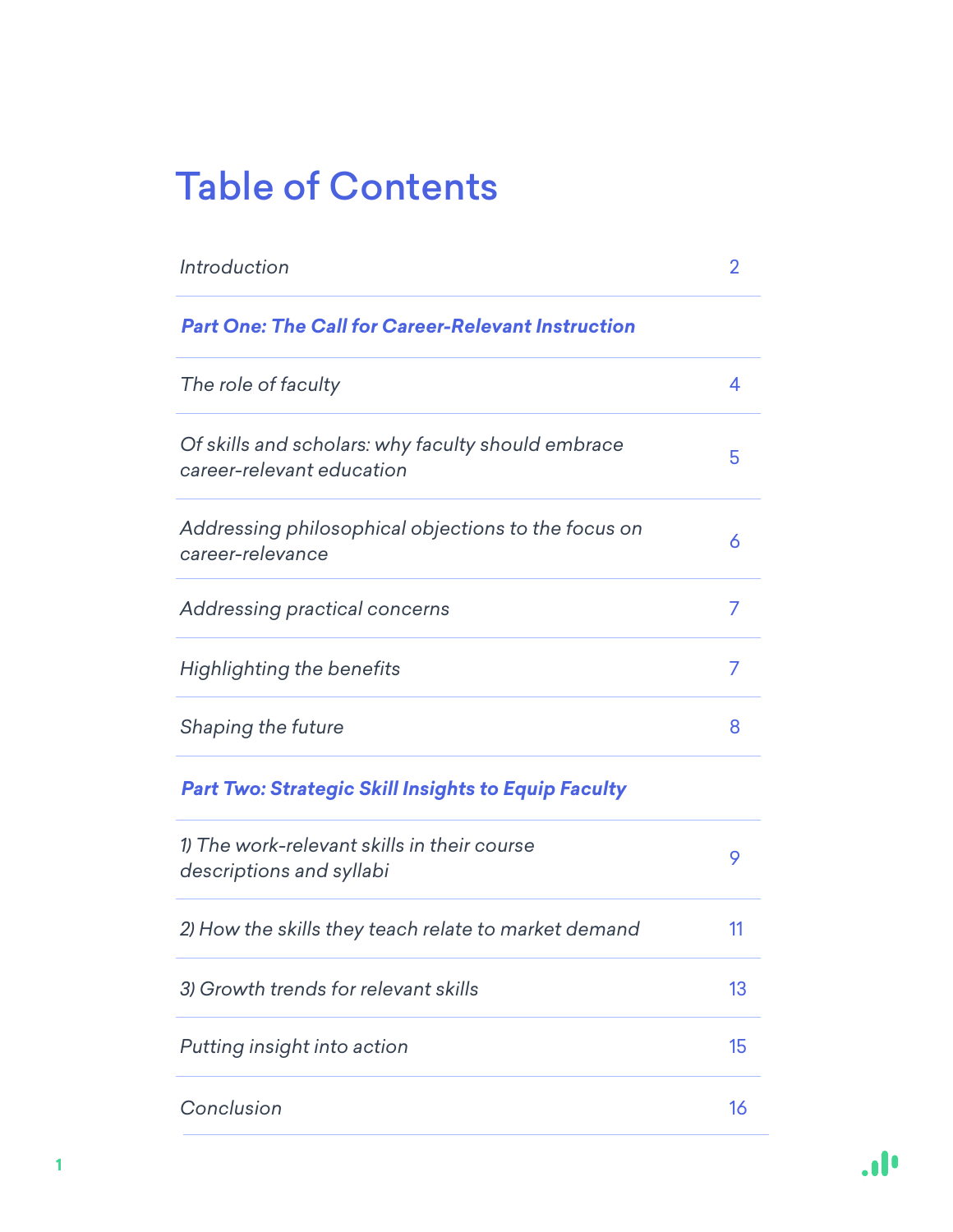#### <span id="page-3-0"></span>**INTRODUCTION**

### "How might we better prepare faculty and students for success in future work and learning?"

**»** That question concludes Dr. Steven C. Taylor's preface to "Beyond [Classroom Borders,"](https://www.acenet.edu/Documents/Beyond-Classroom-Borders.pdf) a white paper published in 2020 by the American Council on Education (ACE), coauthored by Taylor and Catherine Haras.

It's a crucial question, and one that has only become more urgent over the past year. The answer advanced by the authors is summarized neatly in the paper's subtitle: "Linking learning and work through career-relevant instruction."

As they flesh out what this looks like in practice, Taylor and Haras emphasize the essential but often-neglected role that faculty should play in helping learners prepare for life (and work) beyond the classroom. It's an emphasis we borrow and build upon in this paper while pivoting to focus on how institutions can leverage skill-based labor market insights to equip faculty for success in this critical area.

After all, while faculty possess deep subject matter expertise in their academic discipline, that is not the same as understanding how this knowledge applies to the professional aspirations and goals that motivate most of their students. For example, faculty may not be able to definitively answer questions like: *What career pathways are most relevant for my students? Which job roles use the skills students learn in my course? What employers are hiring for those roles?*  Without clarity in these areas, effective career-relevant instruction will be hard to come by.

To help faculty answer these questions, we propose a collaborative approach that uses work-relevant skills to connect what is taught in the classroom to what is sought in the marketplace. Obtaining that insight efficiently, and leveraging it effectively, is the subject of this paper.

۰l۰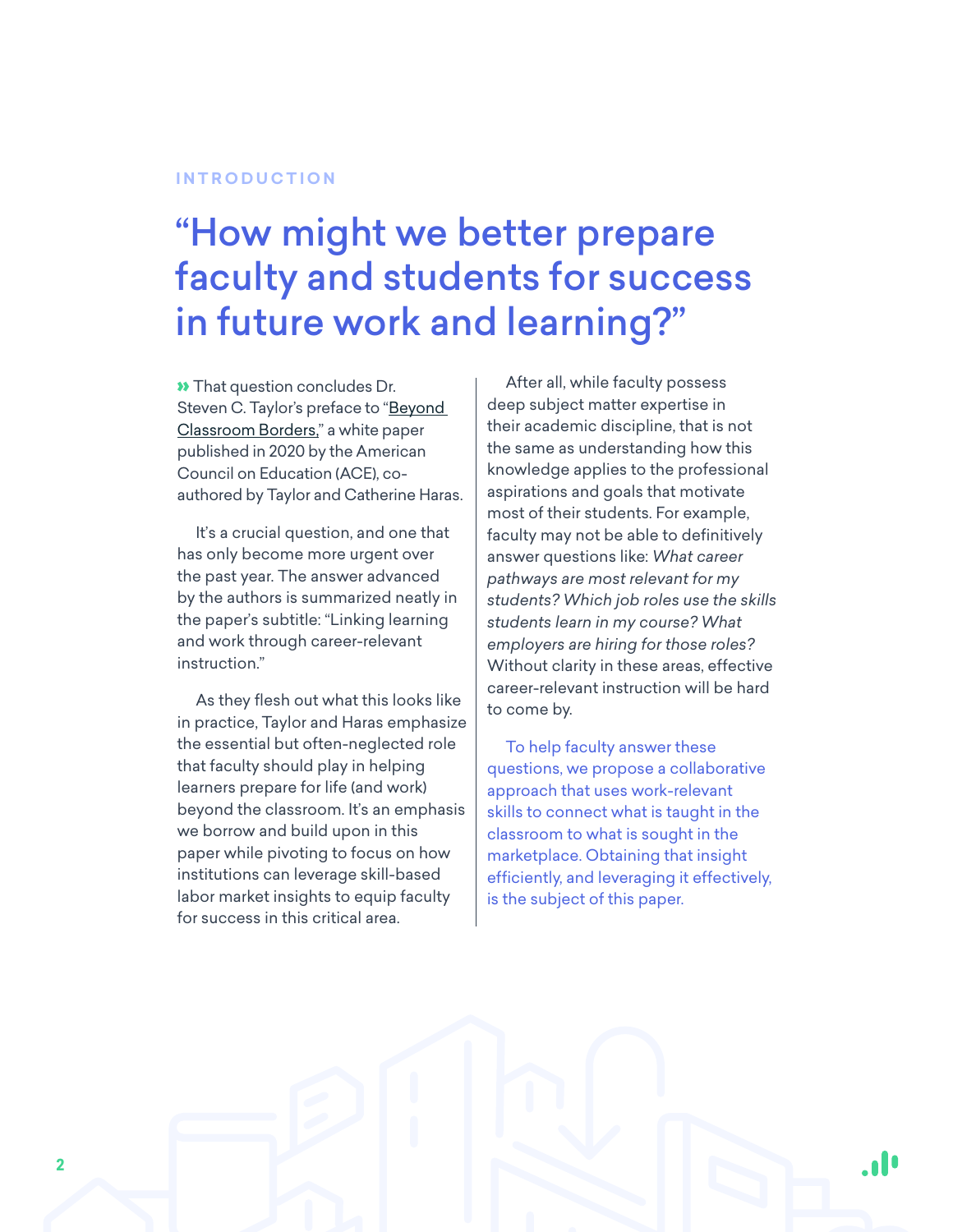### We address the topic in two parts: "Why?" and "How?"

» In part one, we explain **why** faculty should embrace the move towards career-relevance generally, and a skillified curriculum in particular. This includes addressing possible objections or misunderstandings, while highlighting the tangible benefits (for faculty and learners alike) of highlighting work-relevant skills in course content.

» In part two, we'll show **how** skillifying curriculum illuminates the connection between course content and career relevance. In particular, we highlight three specific skill-based insights and suggest ways that faculty can use this information to design and deliver workrelevant instruction.

By the end, you'll have a clear understanding of the tools and strategies that your institution can use to help faculty close the gap between learning and work — and ultimately, increase student success in the classroom, and beyond.



 $\cdot$ l'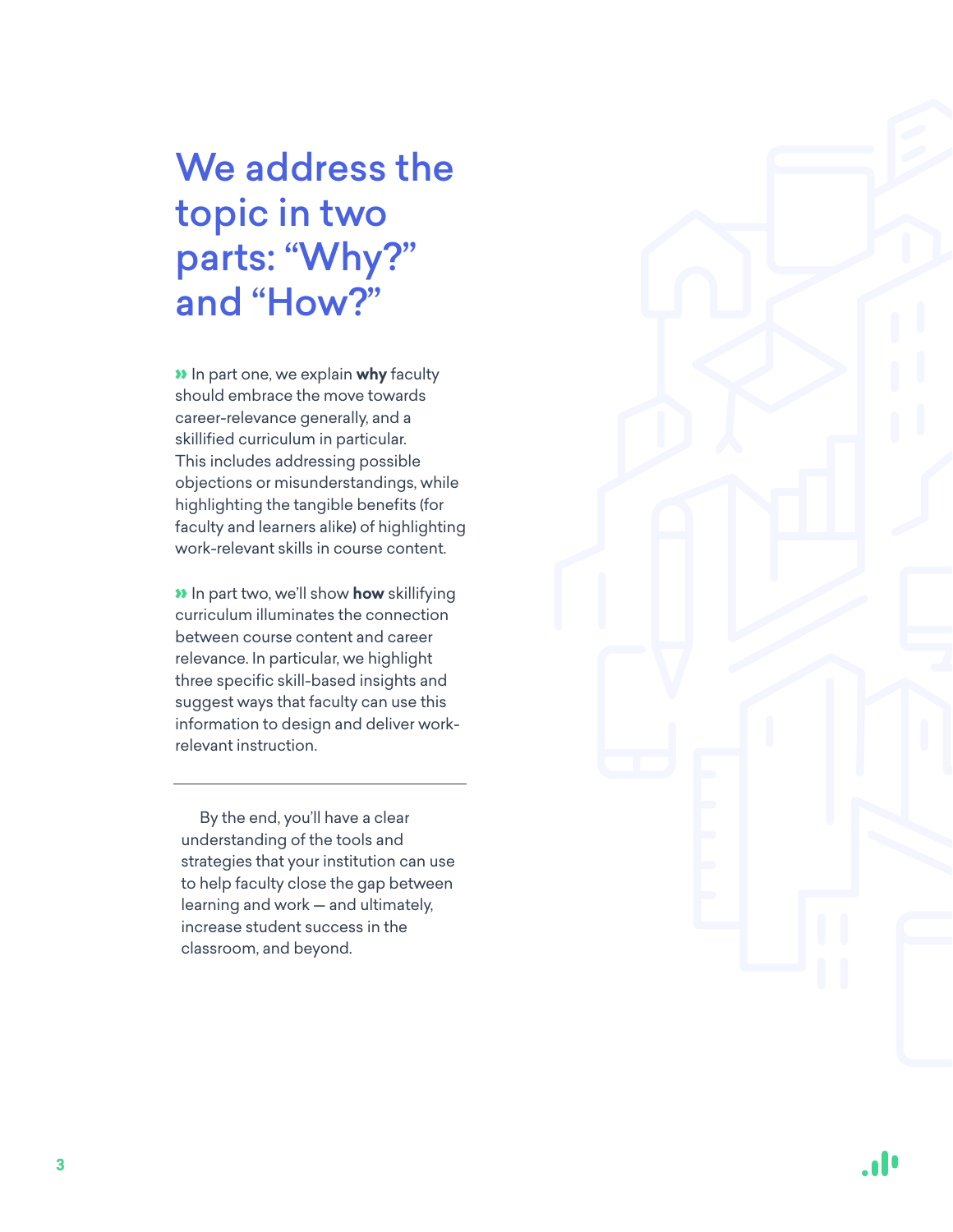#### <span id="page-5-0"></span>**PART ONE**

### The call for career-relevant instruction

» The call for post-secondary educators to close the gap between classroom and career comes from multiple voices.

On the employer side, there's the much-discussed "skills gap" (that disconnect between the skills they need to hire and the skills job-seekers, including new grads, have to offer). [This gap has very real costs](https://www.businessnewsdaily.com/6038-skills-gaps-cost-companies-thousands.html#:~:text=Most%20companies%20spend%20more%20than,disciplines%20have%20caused%20the%20gap.) in terms of lost productivity and increased expenses to find, or train, qualified workers. Since these businesses are often the lifeblood of a regional economy (providing products or services to buy, and wages so that residents can buy them), their ability to recruit skilled graduates and operate efficiently concerns the broader community — especially the postsecondary institutions charged with preparing students to live and work in that community.

And it's not just employers. Students themselves have made clear that they place a premium on educational pathways that give them onramps into the workplace. This is seen in recent [surveys that demonstrate](https://cci.stradaeducation.org/pv-release-october-27-2020/) the strong correlation between student satisfaction and the career relevance of their education. Yet, only 7% of learners say their schools are "excellent" at connecting education to meaningful

careers. A more encouraging 28% rate their institution as "Very Good." But a 65% majority of students say their institution is "Fair" or worse in this critical area.

#### **THE ROLE OF FACULTY**

» What can be done? Certainly, career services teams have a vital role to play. But, faculty themselves have a unique ability (and responsibility) to help learners see the work-relevance of their course content.

After all, while [career services may](https://www.theatlantic.com/education/archive/2018/01/why-arent-college-students-using-career-services/551051/)  [be overlooked and underutilized,](https://www.theatlantic.com/education/archive/2018/01/why-arent-college-students-using-career-services/551051/) professors are harder to avoid. The work they do (shaping curriculum, delivering instruction, and often providing highly [influential mentorship](https://cci.stradaeducation.org/report/mentoring-college-students-to-success/)  [and guidance\)](https://cci.stradaeducation.org/report/mentoring-college-students-to-success/) is at the very center of the college experience. Indeed, the sheer amount of time they spend with students gives them a unique advantage in this regard.

As Taylor and Haras point out, "students are likely to spend more time with faculty than with academic support professionals on campus, thus giving faculty the most influence over a student's trajectory during, and post-college." - Beyond Classroom Borders, p. 3

Institutions should certainly look for ways to funnel students toward resources like career services. But nothing quite takes the place of engaged and informed faculty who embed those career connections directly into the classroom experience.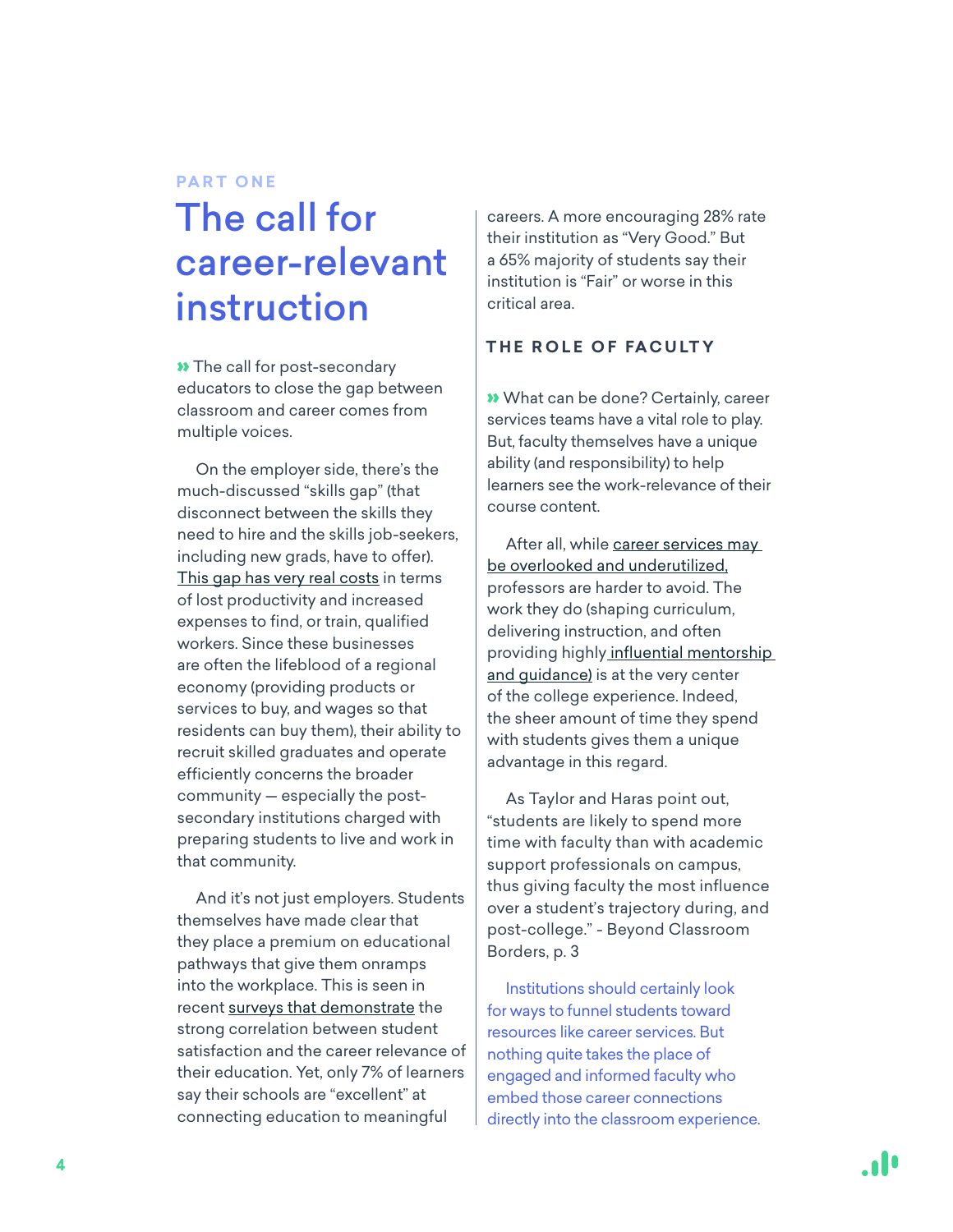#### <span id="page-6-0"></span>**THE ROLE OF SKILLS**

» Before going further, it's important to note the indispensable part that work-relevant skills play in making the abstract idea of "work-relevant education" into a concrete reality. This is owing to skills' unique role as a common language used by job-seekers, employers, and increasingly, educators. Because of this, the foundational concept of this white paper is the idea of [skillifying](https://kb.emsidata.com/glossary/skillify/) 

curriculum by translating academic offerings into the shared language of work-relevant skills.

We've written extensively about the applications and benefits of skillifying curriculum in our ebook, ["Skills](https://www.economicmodeling.com/skills-required/)  [Required](https://www.economicmodeling.com/skills-required/)," and refer you there for more in-depth exploration. At present, we will focus specifically on how skillifying curriculum unlocks actionable insight that helps faculty engage learners.

#### **OF SKILLS AND SCHOLARS: WHY FACULTY SHOULD EMBRACE CAREER-RELEVANT EDUCATION**

» Some faculty already embrace the idea of emphasizing work-relevant skills in the classroom. For example, the American Psychological Association website features resources from [The](https://www.apa.org/ed/precollege/ptn/2019/03/workforce-ready-skills)  [Skillful Psychology Student Working](https://www.apa.org/ed/precollege/ptn/2019/03/workforce-ready-skills)  [Group](https://www.apa.org/ed/precollege/ptn/2019/03/workforce-ready-skills) — a team of nine current and former professors committed to helping psychology students apply their skills outside the academy. And this past year, faculty at the University of British Columbia led efforts to create "rich [transcripts"](https://www.insidehighered.com/views/2021/01/20/students-should-demand-better-college-transcripts-opinion) that articulate specific skills in addition to course titles and summary statistics on completed assignments.

At the same time, some faculty members may have a number of

(understandable) concerns about what work-integrated learning means for them, and whether it will add to their already-full plate of responsibilities. At best it may look like "scope creep" and a distraction from their primary calling as educators. At worst, it may seem to undermine the true nature and purpose of higher education.

To build consensus and secure faculty buy-in, administration and academic leaders should 1) address both philosophical and practical concerns directly and 2) highlight the benefits of career-relevant instruction for faculty.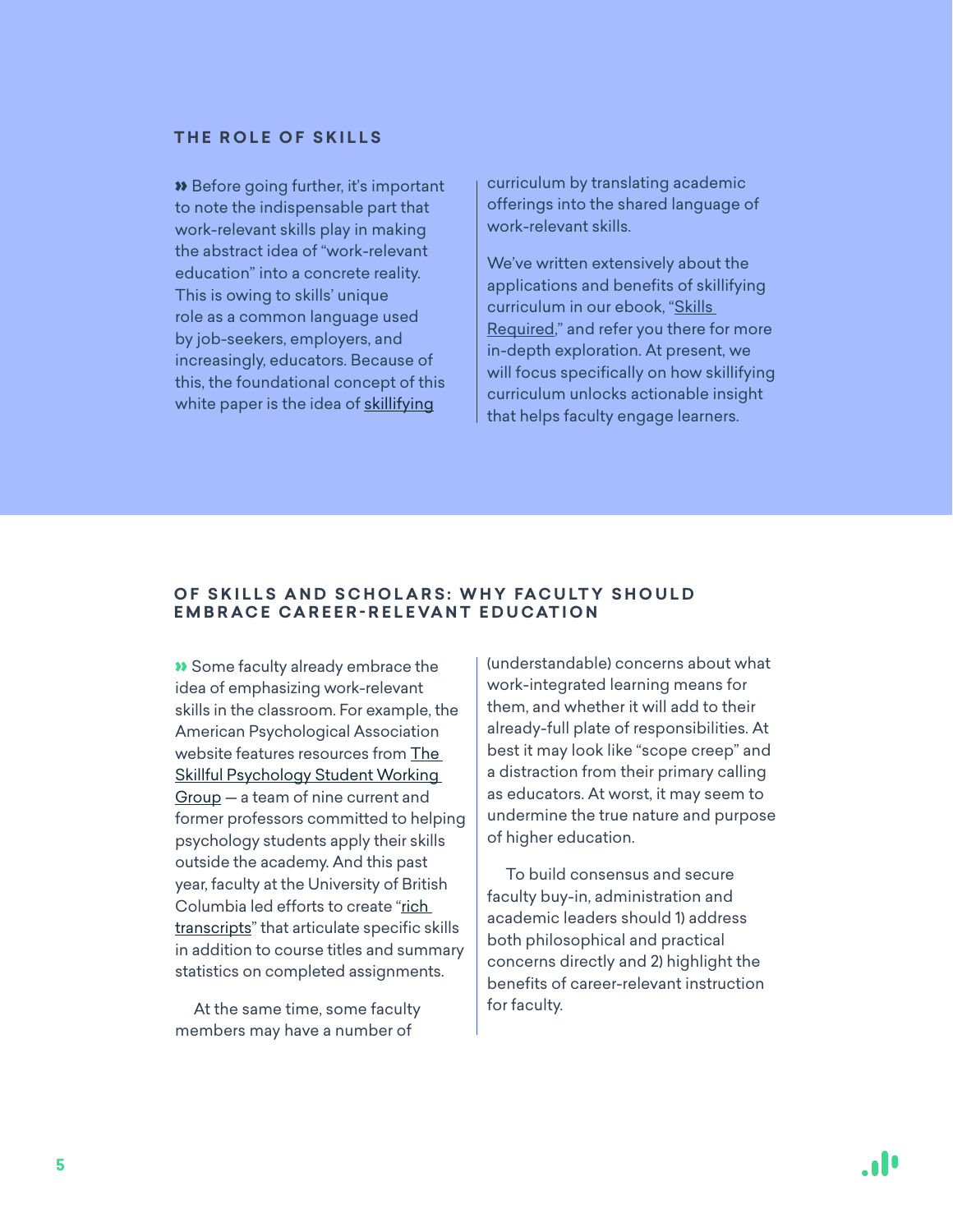#### <span id="page-7-0"></span>**ADDRESSING PHILOSOPHICAL OBJECTIONS TO THE FOCUS ON CAREER-RELEVANCE**

» As noted above, some faculty may feel that an overemphasis on skills and work-relevance undermines or sells short the true purpose of higher education. Depending on how (or whether) career preparation factors into your institution's mission statement, this perceived tension may be more or less acute.

This makes it important to clarify that emphasizing career relevance isn't about reducing education to mere skills transmission or job training. Rather, it is about enriching the educational experience by helping students make more connections between course content and the world of work that most of them will enter post-college.

Taylor and Haras touch on this point as well. Their observations are worth quoting at length:

"This continuing call for greater alignment with career relevancy has been interpreted by many in the academy as a shift away from the liberal arts to vocational and technical education, and thus a reductive view of the rich possibilities of college. The assumption here is that market forces undermine the university's knowledge function. However, market forces are not denying that higher education prepares individuals for success outside of the classroom, rather, they are pushing for greater contextualization of classroom learning to nonacademic settings that build one's repertoire of knowledge, skills, and attitudes to be successful and engaged workers and learners." - Beyond Classroom Borders, p. 1

In a recent opinion piece for Inside [Higher Ed,](https://www.insidehighered.com/blogs/higher-ed-gamma/transformational-teaching) Dr. Steven Mintz of UT-Austin sheds light on the same issue from the student perspective:

"We're told again and again that the main reason that students go to college is to get a good job. But look closer at UCLA's 2019 Higher Education Research Institute survey and you will see that while 84 percent went to college for workforce reasons, 75 percent said that they were seeking a general education and an appreciation of ideas, and 50 percent reported hoping to become a more cultured person.

I see no reason not to give students what they want: a leg up economically but also a truly transformative educational experience."

Understood rightly, career-relevant instruction is about enabling this both/and approach [\(what UMBC](https://stradaeducationnetworklessonsearned.libsyn.com/episode-1-freeman-hrabowski)  [president Dr. Freeman Hrabowski](https://stradaeducationnetworklessonsearned.libsyn.com/episode-1-freeman-hrabowski)  calls *[the genius of the "and"](https://stradaeducationnetworklessonsearned.libsyn.com/episode-1-freeman-hrabowski)*). It's an approach that empowers institutions, and faculty in particular, to educate students liberally while also equipping learners with the technical skills they need to secure gainful employment and contribute to their community's economic prosperity.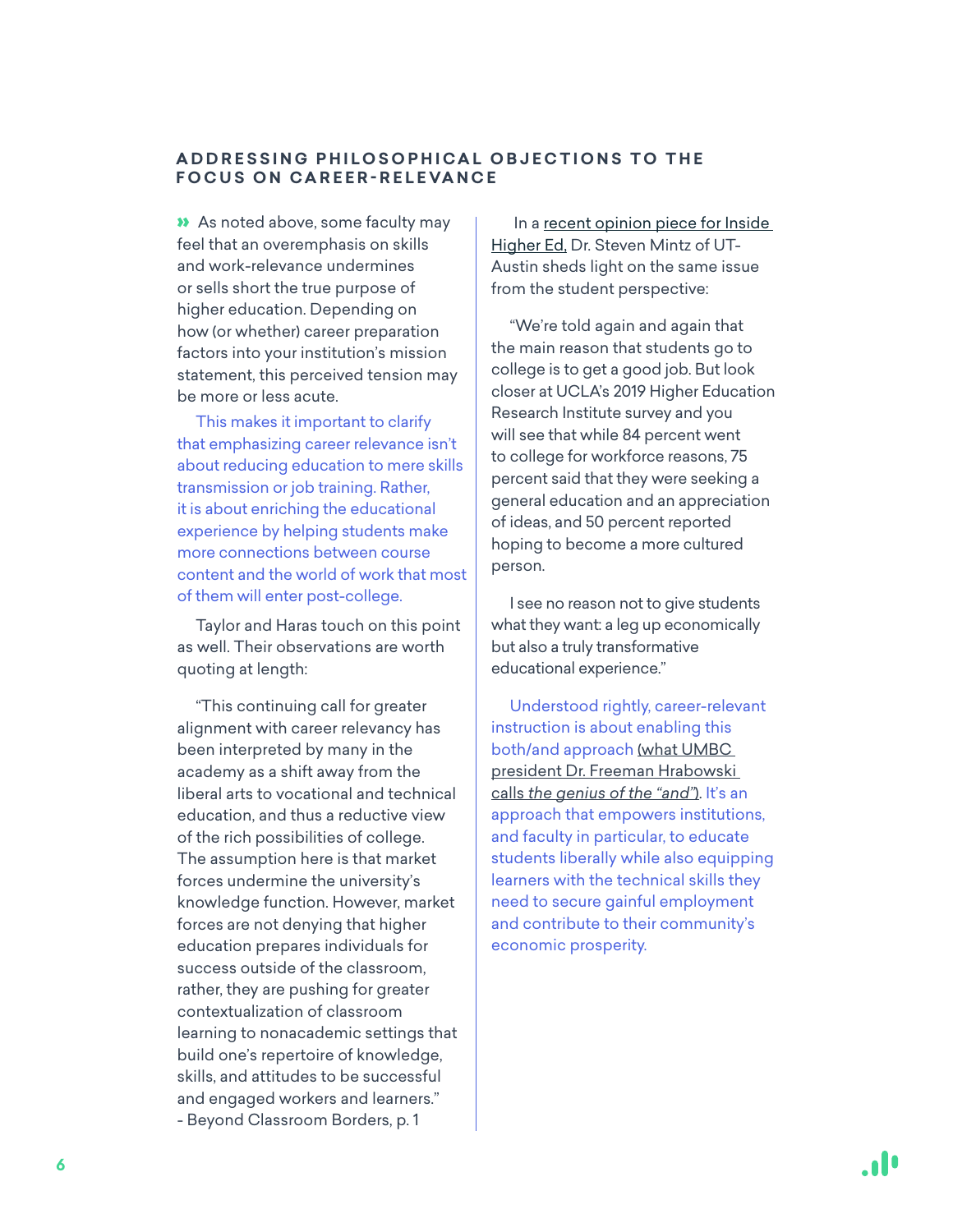#### <span id="page-8-0"></span>**A D D R E S S I N G P R A C T I C A L CONCERNS**

» On a more practical level, it's good to ensure (both in reality and perception) that faculty are not expected to suddenly become parttime institutional researchers or career advisors in addition to their teaching, mentoring, and research load. Achieving work-relevant education is a team effort. As Taylor and Haras point out, "there is a collaborative approach that leverages the strengths and knowledge of faculty and student success professionals to integrate career exploration and planning into students' classroom experience." - Beyond Classroom Borders, Preface

While the details will vary based on institution size, budget, and resources, the general idea is that central departments (like IR, Center for Teaching and Learning, etc.) could proactively provide faculty with relevant labor market data, specific to their discipline or course (see part two of this white paper for more on how to do this). At that point, it would be the role of faculty to ask questions of the data, and determine where and how this information could inform course design or instructional practice.

Even for the teams tasked with providing these insights to faculty, the administrative lift need not be prohibitive. We'll get into the details in part two, but for now, it's worth noting that the technology now exists to automate much of the work involved in surfacing work-relevant skills taught in academic courses, as well as the

more advanced task of understanding how skills taught in a course relate to broader labor market conditions.

Once skill insights are generated, some or all of the data can be presented to faculty in a way that enables them to assess how it might inform changes to curriculum, what skills they emphasize and cultivate through [high-impact practices,](https://www.aacu.org/node/4084) or simply how to more explicitly call out career-relevant content in lectures and assigned readings.

Ultimately, faculty shouldn't perceive (or experience) the shift towards careerrelevance as a distraction from their central task. With the right tools and support, it should instead enhance the critical work they already do.

#### **HIGHLIGHTING THE BENEFITS**

» Besides responding to concerns, administration should also make the positive case for skillification by highlighting the significant benefits it entails for professors and their students.

Like we mentioned in the introduction, survey data demonstrates a close link between the workrelevance of an educational experience and students' satisfaction with that education. For institutions focused on equity, it's important to note that studies have also shown this connection to be especially significant for low-income learners.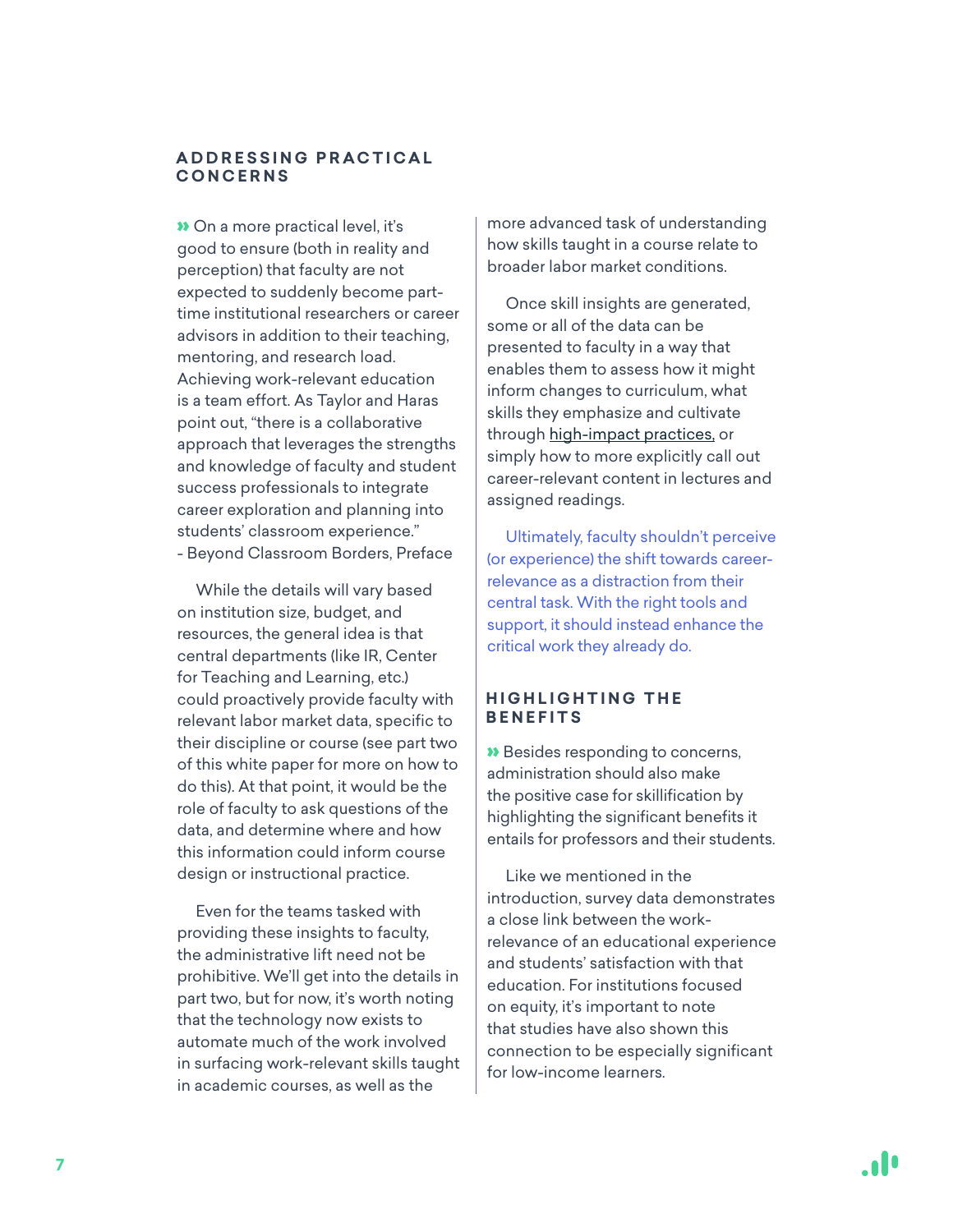<span id="page-9-0"></span>As Taylor and Haras point out:

"The literature on students in secondary education settings confirms, if not anticipates, the importance of career relevance in teaching practice, particularly for low-income students—and suggests that career planning has a substantial effect on the ultimate value students place on school (Rose and Akos 2014). Studies conducted by Destin and Oyersman (2010) as cited in Rose and Akos (2014) confirm that when students make real connections between their current education and realistic but hopeful futures, their level of academic effort increases." - Beyond Classroom Borders, page 10

Furthermore, this boost to student engagement can trigger a positive feedback loop. As students find more value in their courses, they have less reason to stop out, boosting retention. As more students complete their (work-aligned, skill-enriched) program of study, they can enter the workforce with a confident understanding of how their educational experiences translate to the workplace. These successful employment outcomes become a powerful tool for student advising, helping other students plan, prepare for, and navigate their college-to-career pathway. And, at a time when education consumers are increasingly ROI-conscious, they can also be a powerful tool for attracting and enrolling prospective students.

Students get value from their education. Institutions get strong enrollment and retention. Everybody wins.

#### **SHAPING THE FUTURE**

» Faculty play a prominent role in students' lives — one that often transcends the mere transmission of discipline-specific knowledge. Whether faculty welcome the role or not, students look to them not just for knowledge, but also guidance regarding how they can apply that knowledge beyond campus. When faculty embrace this role with the help of relevant job-market insights (which will be our focus in part two), they can have a dramatic effect on the current experience and future trajectory of their students.

To quote once more from Taylor and Haras:

"Because of the outsized influence that faculty have as role models, they are still in the best position to help students explore values, interests, skills, and future goals through relevant instructional experiences. These experiences are powerful; they can help inform future decisions students make about next-level learning and careers." - Beyond Classroom Borders, page 9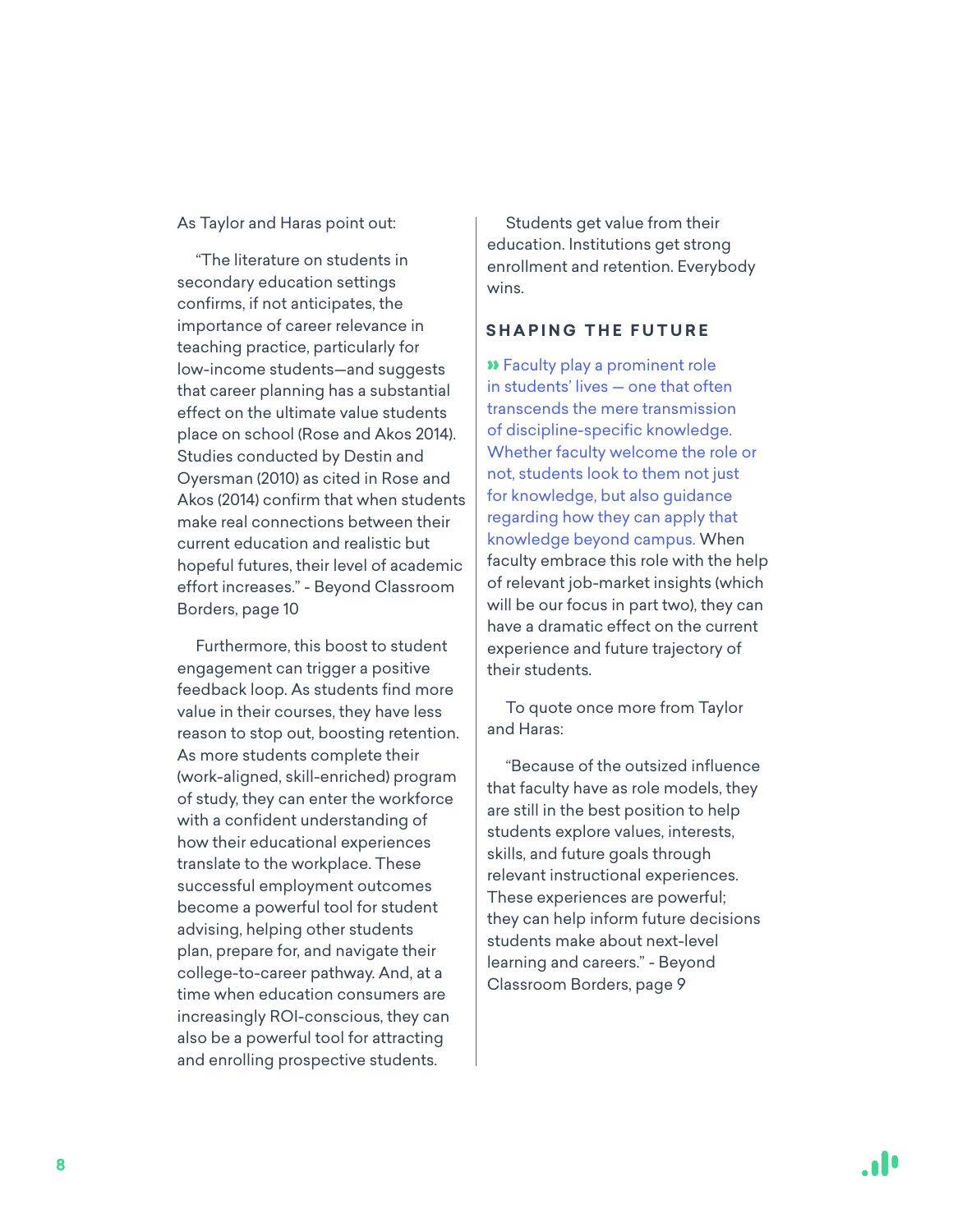#### <span id="page-10-0"></span>**PART TWO**

## Strategic skill insights to equip faculty

» As we saw in part one, there are compelling reasons for faculty to embrace and prioritize careerrelevant instruction. Closing the gap between learning and work can lead to increased student engagement and, in turn, greater student success in the classroom and beyond. As a result, programs attract more students and alumni are more likely to say their [education was worth the cost.](https://cci.stradaeducation.org/pv-release-october-27-2020/)

In part two, we'll focus on the place of skill-based labor market insights for helping faculty illuminate connections between what they teach and what the job market values. You can think of this section as "applied skillification." In particular, we suggest three specific data points that institutions can share with faculty to help them design and deliver work-relevant instruction.

#### **1) THE WORK-RELEVANT SKILLS IN THEIR COURSE DESCRIPTIONS AND SYLLABI**

» It may seem ridiculous to suggest you can support faculty with insight into their own course documents (which they probably wrote). But

consider that many faculty members are career academics. The language of the labor market is not their native tongue. Consequently, a little data goes a long way in helping them validate the career-relevance of what they're teaching and ensuring that relevance is accurately reflected in their course descriptions and syllabi.

To give faculty a running start on this analysis, institutions can compare the language used in curriculum documents with the language used by [employers and job-seekers](https://skills.emsidata.com/) in millions of online job postings and professional profiles. While that may sound like a lot of work (the kind of administrative burden we advocated *not* laying on faculty in section one), tools like [Skillabi](https://www.economicmodeling.com/skillabi/) make it easy to do this comparison quickly, easily, and at scale.

For example, as Director of Institutional Research and Assessment for Texas A&M University—Central Texas, Paul Turcotte recently [used](https://www.economicmodeling.com/2021/03/08/4-benefits-of-skillabi-am-central-texas/)  Skillabi to create "marketable skill" [resources for faculty.](https://www.economicmodeling.com/2021/03/08/4-benefits-of-skillabi-am-central-texas/) He shared his observations of the process:

"It's a great way to get an objective, outside perspective of the skills that are being presented in your syllabus. It does a good job bringing forward that list of skills that are actually articulated in those documents, and then connecting them to the overall program structure."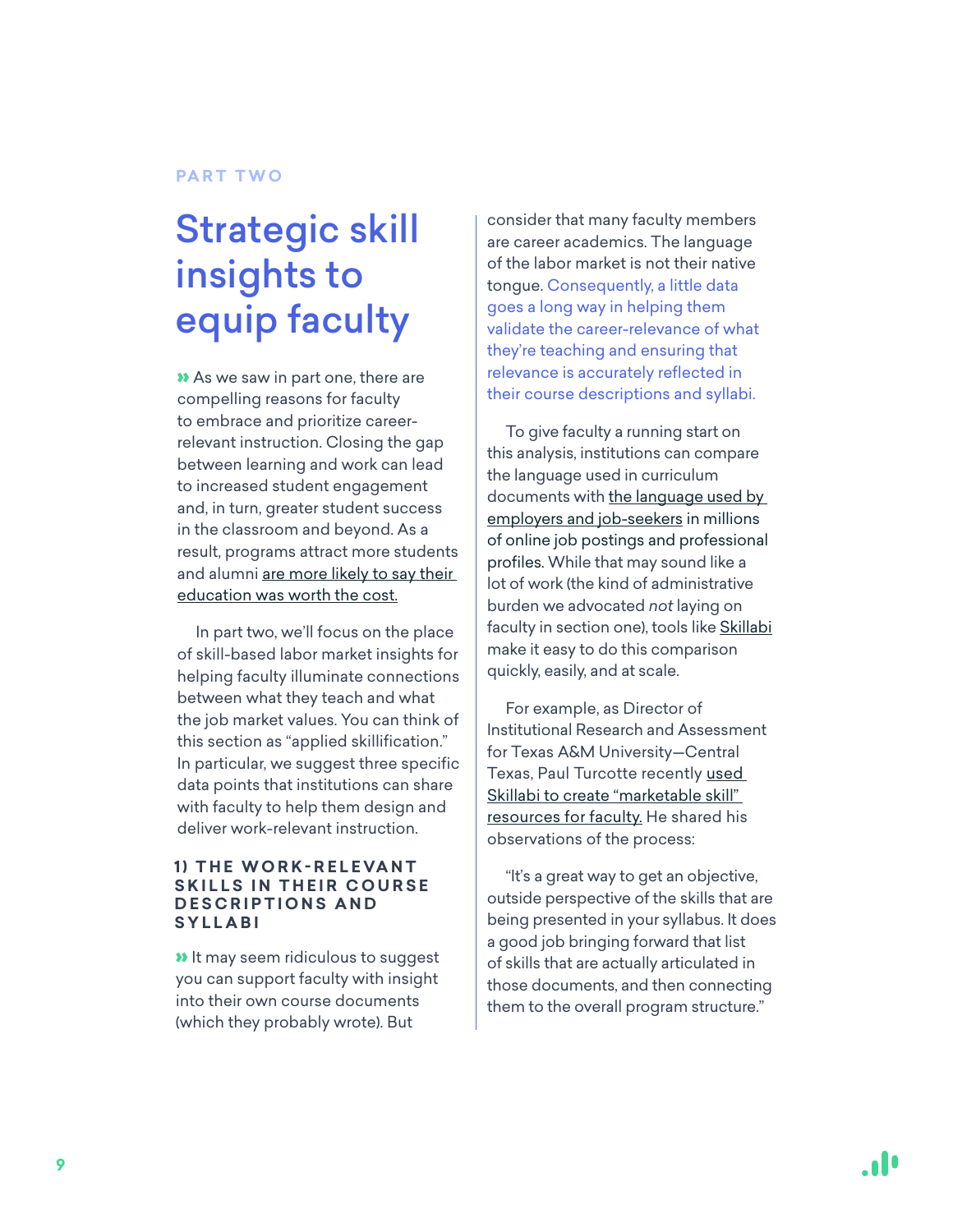| Description                                                                                                                                                                                                                                                                                                                                               |                |                                     | Course description               |                           |                                                |
|-----------------------------------------------------------------------------------------------------------------------------------------------------------------------------------------------------------------------------------------------------------------------------------------------------------------------------------------------------------|----------------|-------------------------------------|----------------------------------|---------------------------|------------------------------------------------|
| This course begins with the basics and gives students hands-on experience using personal computers to create engineering<br>drawings with AutoCAD software. The student will be required to complete a number of assigned projects on the system.<br>Topics include: basic components of a CAD system, an overview of Show All $\sim$<br>Skills <b>OD</b> |                |                                     |                                  |                           | Work-relevant skills surfaced from description |
| <b>Engineering Drawings</b>                                                                                                                                                                                                                                                                                                                               | Adobe InDesign | <b>Microsoft Windows</b>            |                                  |                           |                                                |
| Creo Elements/Pro (Computer-Aided Design Software)                                                                                                                                                                                                                                                                                                        |                |                                     | Computer Numerical Control (CNC) |                           | Dimensioning                                   |
| Corrective And Preventive Action (CAPA)                                                                                                                                                                                                                                                                                                                   |                | Rendering                           | Civil Engineering                | <b>Elementary Algebra</b> | Drawing                                        |
|                                                                                                                                                                                                                                                                                                                                                           |                | <b>Autodesk Revit</b><br>Show All ~ |                                  |                           |                                                |

Skillabi surfaces the work-relevant skills in course descriptions and syllabi.

» This "objective perspective" supports faculty in at least two ways:

1) It validates the job-relevant skill terms already present in course documents. This also lays the groundwork for even more valuable insights regarding employer demand for those skills (more on this, below).

2) It identifies where skills are absent from curriculum or are described in ways that don't reflect the terminology used in employer job postings.

These data points should spark conversation among faculty and academic leadership around the skills that are taught, the skills that are not, and what changes, if any, should be made to curriculum or course descriptions. More importantly, it is the first step towards equipping faculty to surface these careerrelevant connections to learners in their classroom.

 $\times$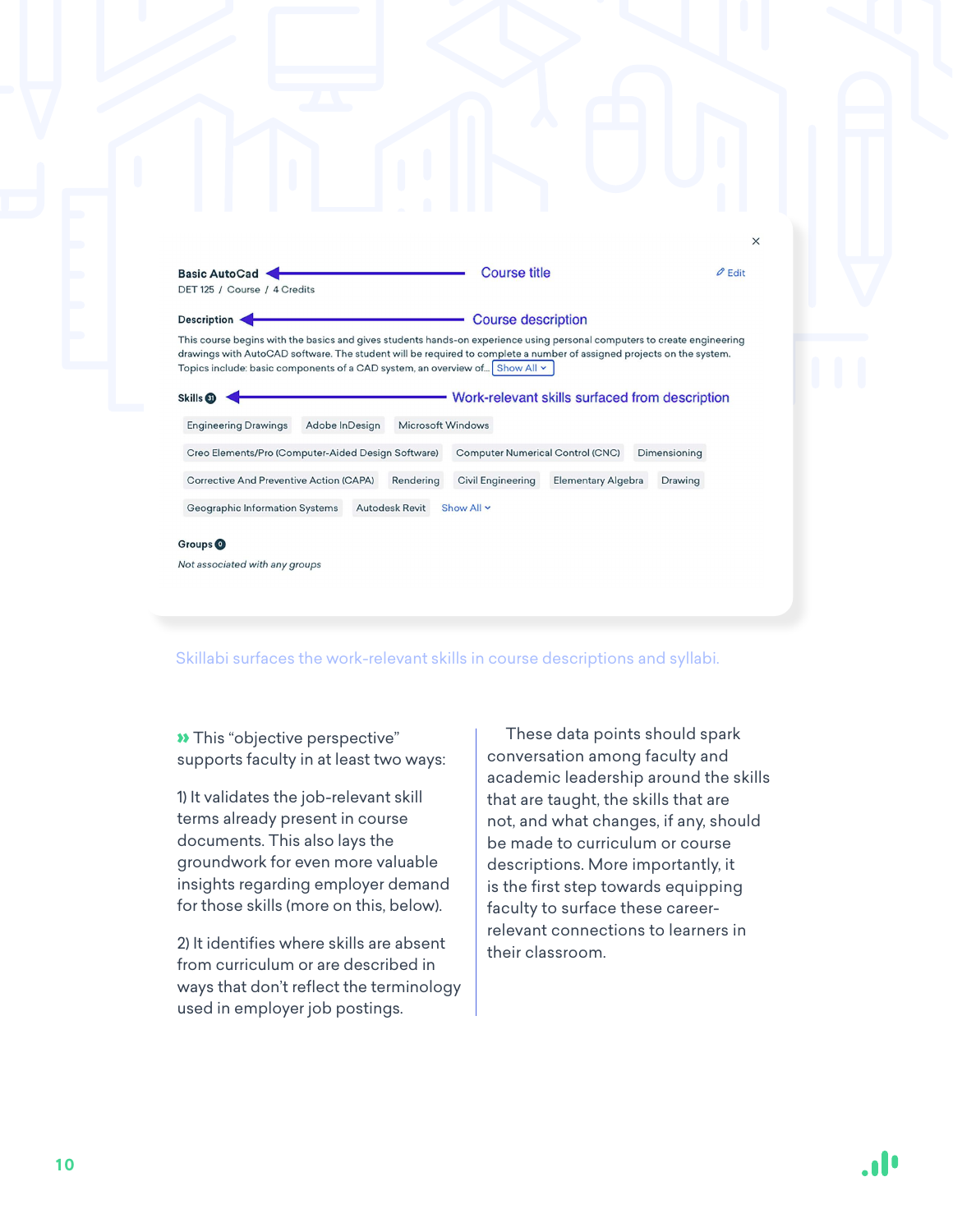#### <span id="page-12-0"></span>**2) HOW THE SKILLS THEY TEACH RELATE TO MARKET DEMAND**

» Identifying skill terms is a good start, but the real insight comes from seeing where those same skills surface in the labor market. This is, after all, one of the main [benefits of skillifying](https://www.economicmodeling.com/2020/09/14/4-reasons-to-translate-curriculum-into-the-language-of-skills/)  [curriculum i](https://www.economicmodeling.com/2020/09/14/4-reasons-to-translate-curriculum-into-the-language-of-skills/)n the first place: achieving a direct, apples-to-apples comparison between your academic programs and the world of work.

Keeping in mind that the objective here is equipping faculty to engage students, it makes sense to focus on the data points most relevant for the future job-seekers sitting in your faculty's classrooms and lecture halls.

• *Which employers in your region are posting jobs that ask for the skills you teach?*

• *What other skills appear in those postings?*

• *What are the most common job titles associated with these skills?*

### • *What kind of salary do those job postings advertise?*

Anchoring answers to these questions in the specific skills taught by your institution (the ones surfaced from course documents, as described earlier) offers key advantages to faculty who want to highlight the full relevance and job market value of the courses they teach.

#### **UNIQUE ADVANTAGES OF A SKILL-BASED APPROACH**

» When equipping faculty to answer students' questions about career relevance, there are distinct advantages to using a skill-based approach. For example, comparing skills to skills (the ones you teach vs. the ones employers ask for) can help to overcome the limitations of government taxonomies and crosswalks that pre-determine which occupations are "relevant" for graduates of specific programs.

**And don't get us wrong:** CIP codes, SOC codes, and the crosswalks that connect them are helpful. They continue to play an important part in program management and career advising by providing a standardized structure for analyzing how higher education relates to the labor market. Skills, on the other hand, offer a less structured but more nuanced view of how what students do in class relates to employers' needs.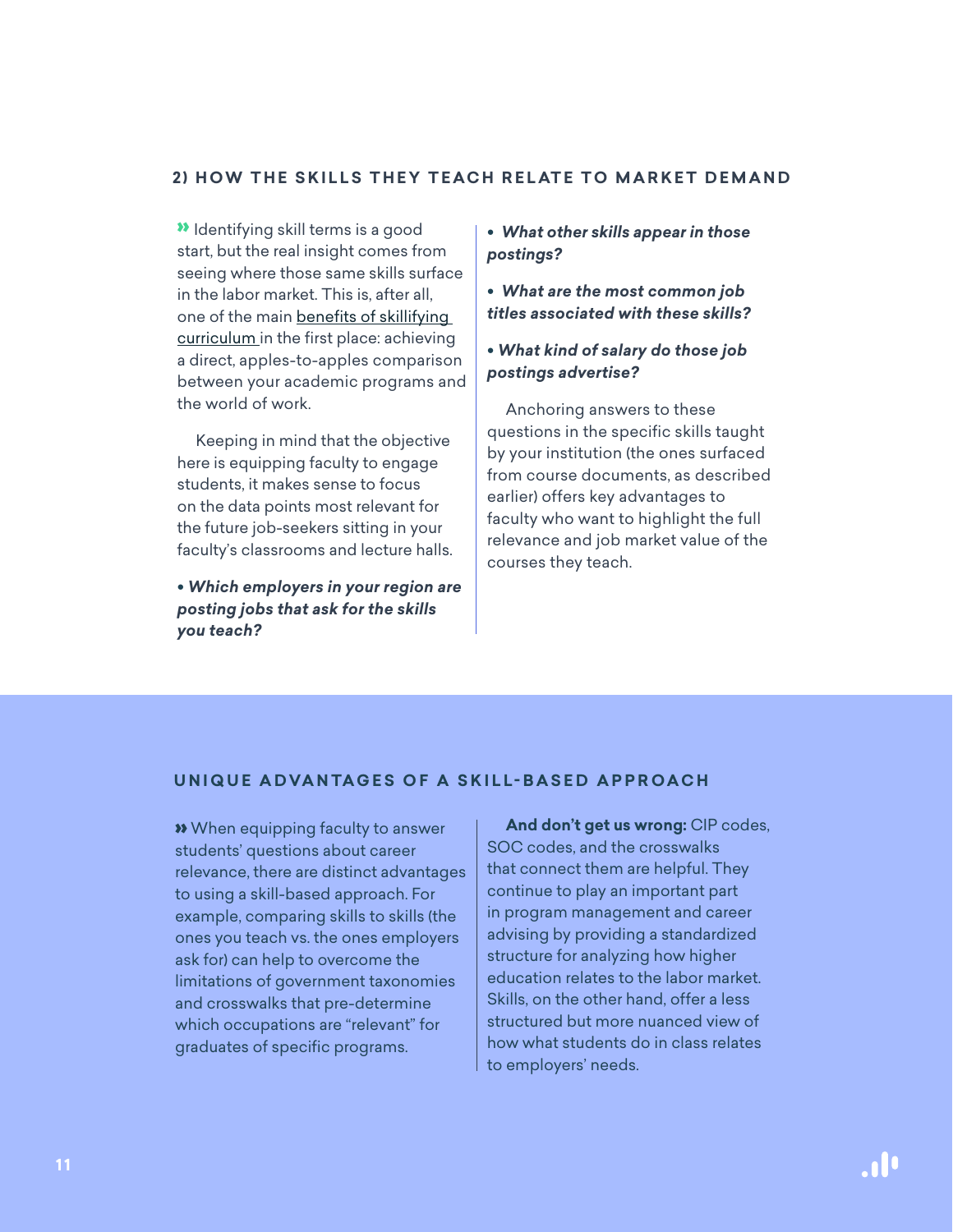For example, a professor teaching "Introduction to Philosophy" as part of a General Education program might emphasize to students the broad applicability of a skill like "[Critical](https://skills.emsidata.com/skills/KS122J56PZMMFL1SVY1F)  [Thinking,](https://skills.emsidata.com/skills/KS122J56PZMMFL1SVY1F)" which is sought after in both healthcare and business roles. What's more, faculty can back up these claims with concrete examples of the employers, job titles, and even wages that illustrate this demand. Suddenly, nursing majors and accounting majors alike can see the surprising connections between a philosophy course, and their professional goals.



Skillabi serves up job market insights specific to the skills taught in your institution's courses.

After all, [as we've seen in our research](https://www.economicmodeling.com/degrees-at-work/)  [on Degrees at Work,](https://www.economicmodeling.com/degrees-at-work/) academic majors are often only loosely connected with future career paths. What's more determinative is how individuals apply their skills and knowledge to solve the real-world problems they and their

employers face. The professional possibilities are usually broader than students realize, and this knowledge can help to encourage and shape their academic journey. Skill insights equip faculty to know, and show, these connections.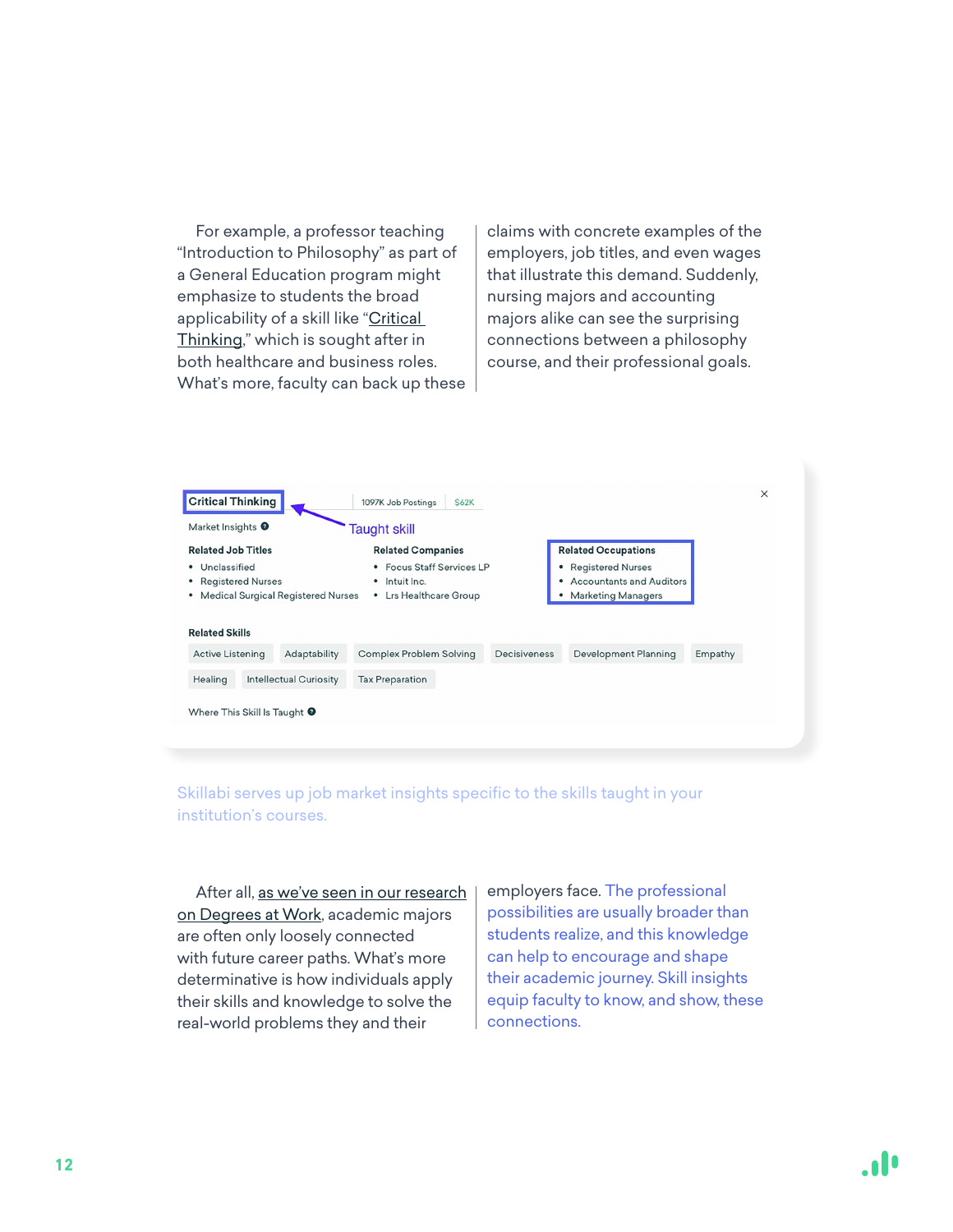#### <span id="page-14-0"></span>**3) GROWTH TRENDS FOR RELEVANT SKILLS**

» This last point is all about adding context and perspective to the detailed insights derived from points one and two. We do this by zooming out to consider change over time.

Knowing the historical trajectory of demand for certain skills, while not a crystal ball, can help faculty (and students) anticipate shifts in the job market. As the great Gretzky would say, it helps them ["skate to where the puck](https://en.wiktionary.org/wiki/where_the_puck_is_heading)  [is going."](https://en.wiktionary.org/wiki/where_the_puck_is_heading)

For example, if a particular skill is prevalent in postings but is less common now than it was 12 months ago, it's likely still worth teaching… though you might want to monitor what other skills or technologies could be emerging to replace (or complement) it.

Likewise, if a skill is rare in job postings but shows noticeable growth over the past year, you don't necessarily need to drop everything and overhaul your curriculum to specialize in it. But faculty might consider researching further, talking to employer partners about it, and otherwise laying the groundwork for potential changes in the future.



Analyst shows the top skills by percentage growth for job postings in a particular region. Shown here: Skills in job postings for Logisticians and Project Management Specialists in Texas from Mar 2020 – Feb 2021.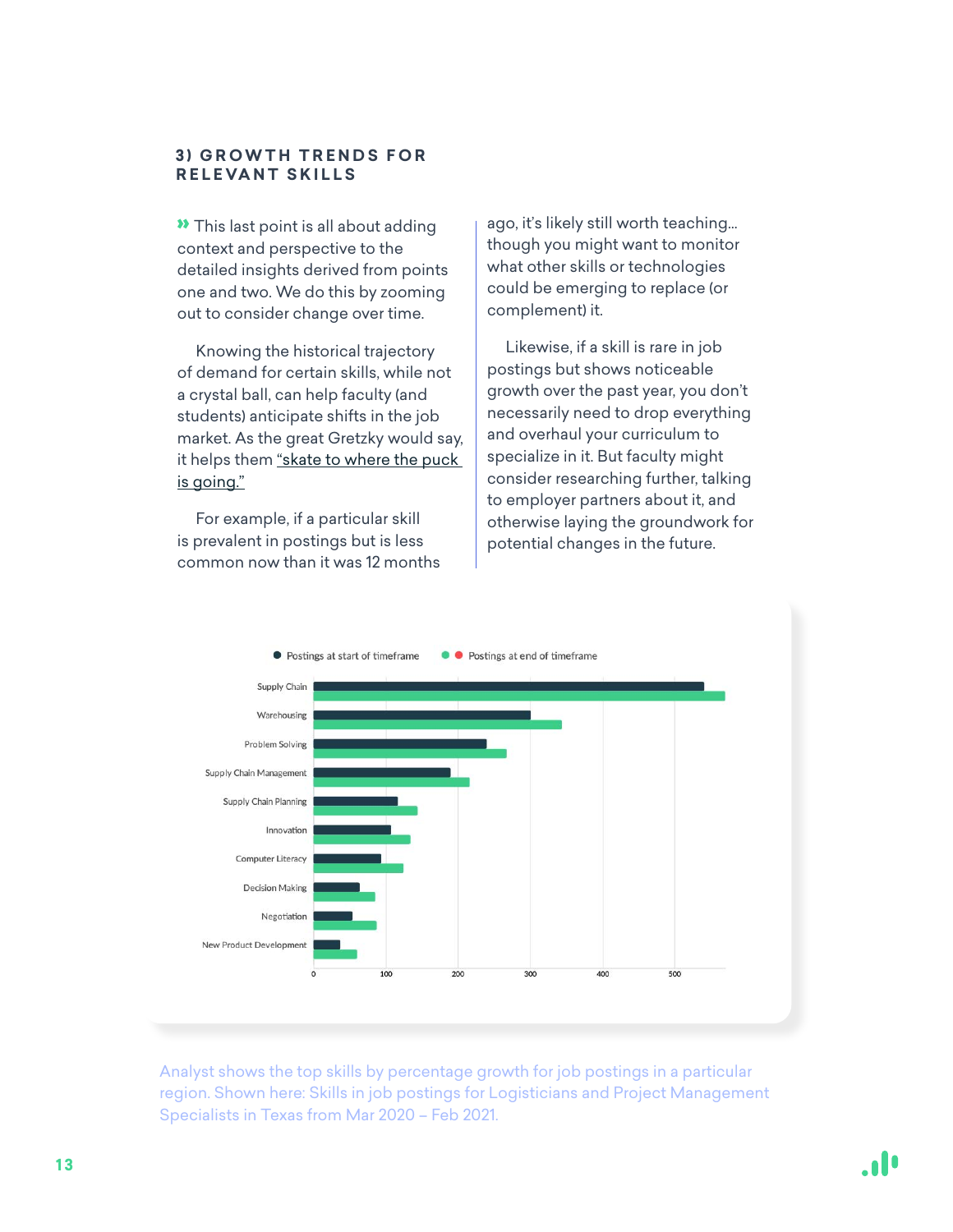Of course, trends don't have to be positive or negative to be meaningful. There's a lot to be said for durable demand. If a skill's prevalence in job postings persists over time, it can give faculty and students confidence that the skill is not a mere flash in the pan.

For example, UW Tacoma's [Professional Development Center](https://www.tacoma.uw.edu/uwt/pdc) used Emsi data to demonstrate professional opportunities for graduates of their [Practical Risk Management](https://www.tacoma.uw.edu/uwt/pdc/practical-risk-management) certificate

program. In an [information session](https://youtu.be/v9WMTgA04iM?t=1436)  [for prospective learners,](https://youtu.be/v9WMTgA04iM?t=1436) program development manager Saralyn Smith shared her findings that the state of Washington saw over 40,000 unique job postings since 2016 (an average of 10K per year) that asked for "risk management" skills (excluding specialized cybersecurity roles, which she filtered out to ensure the postings data was relevant for program completers).



Watch a clip of UW Tacoma's information session highlighting demand for risk management skills.

While this presentation was for prospective learners, it's easy to see how similar data could be leveraged to engage current students as well.

As a brief aside, note that skills data is also a great launching pad for more comprehensive labor market research. For example, using [Analyst](https://www.economicmodeling.com/analyst/), you can start by searching job postings for a

specific skill term, but then connect that research back to occupations, industries, or related licenses and qualifications (as in the UW Tacoma example). This broader analysis is beyond the scope of our article, but it's worth pointing out that for faculty who want to see how deep the rabbit hole goes…it goes pretty deep.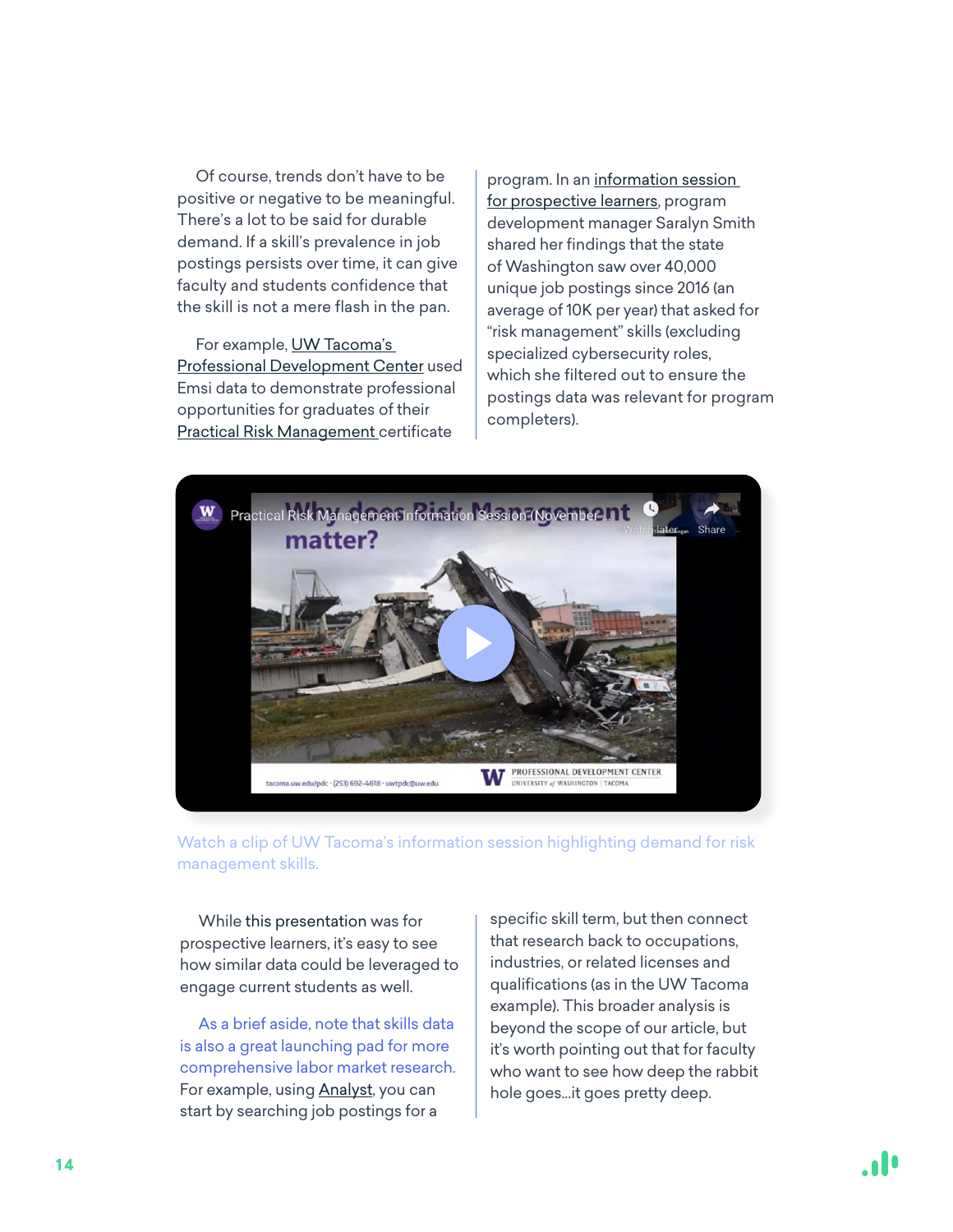# <span id="page-16-0"></span>Putting insight into action

» Once you've got the data in hand, it's time to collaborate with faculty on how to best leverage these insights. We've already touched on a few ways to do this, but here are several more suggestions for how faculty can put the data to work:

**Make taught skills explicit** in course documents and course descriptions. This formalizes and reinforces the connection between coursework and career goals. (It also lays the groundwork for enriching transcripts with skills data, if your institution pursues that kind of initiative in the future).

**Design assignments** that help learners develop and demonstrate high-demand skills that are associated with high-wage jobs.

**Incorporate work-relevant skills**  into grading rubrics to help learners consciously develop and assess their proficiency in key areas.

**Talk to industry contacts (or establish new ones)** to verify trends. Job postings data can tell us that a skill is less prevalent than it was two years ago, but it can't tell us why. This is where relationships with regional employers are invaluable. (Many of the most successful programs we've seen at both [community colleges](https://www.economicmodeling.com/2019/02/13/columbus-state-community-college-and-industry-partners-shape-the-future-of-modern-manufacturing-in-central-ohio/) and [universities](https://www.pilotonline.com/opinion/columns/vp-ed-column-payne-0310-20210309-msdljweduba2lcpc5rzeayhgvy-story.html) involve close collaboration with industry partners).

**Show employer partners** how the skills you teach align with their needs. Explore partnership opportunities (including internships or co-op experiences) that could help fill skill gaps.

**Call out career connections** in lectures. Sharing a few example job titles or employers at the start of class can be a simple, low-effort way to alert students to the career relevance and labor market value of topics about to be covered.